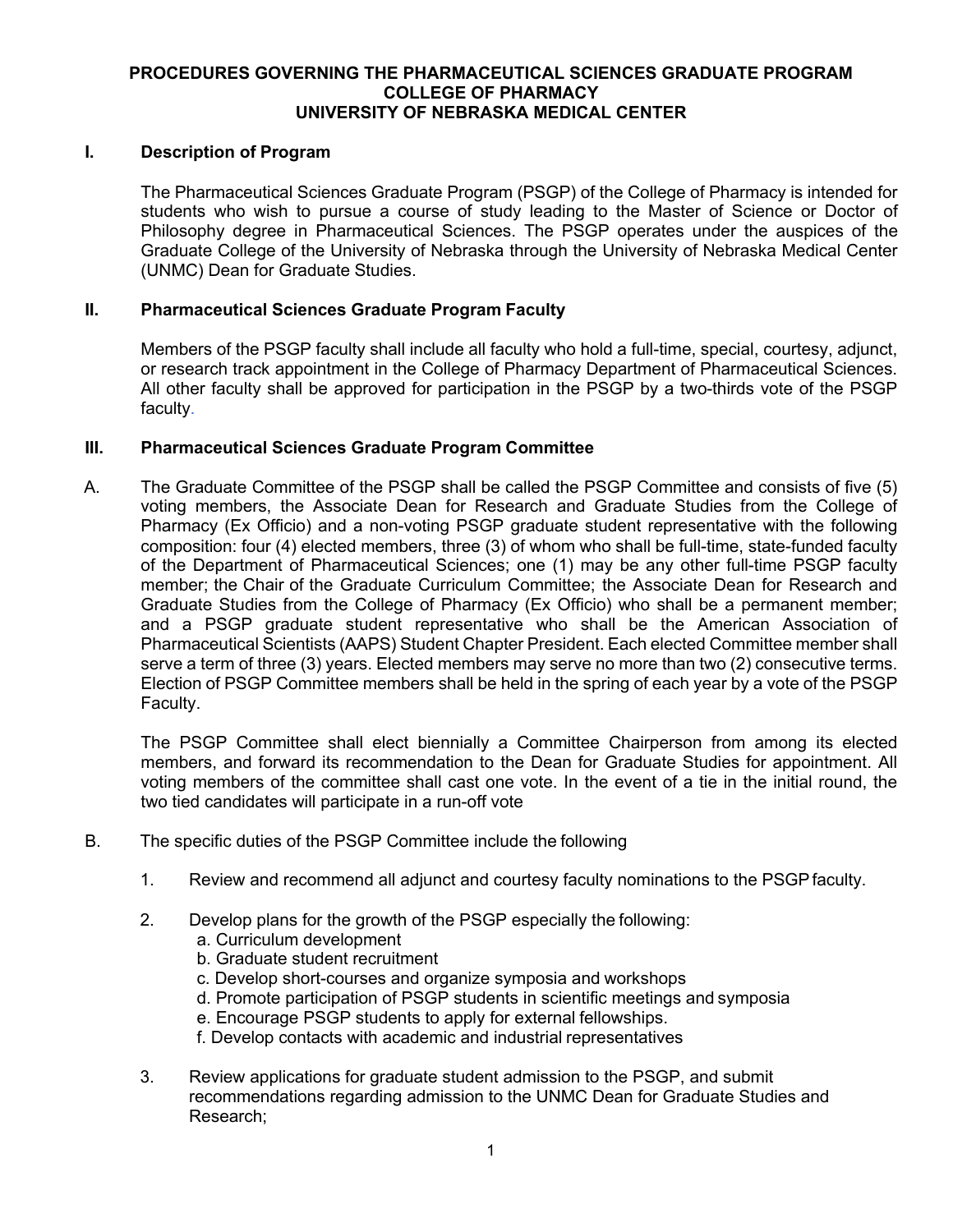- 4. Appoint Advisory Committees for students pursuing the Master of Science (M.S.) degree;
- 5. Make recommendations to the UNMC Dean for Graduate Studies for Supervisory Committee appointments for PSGP students pursuing the Doctor of Philosophy (Ph.D.) degree;
- 6. Review progress of students in the PSGP for compliance with the guidelines of the UNMC Graduate College and PSGP requirements. This includes timely formation of the student's advisory/supervisory committee, submission of a Program of Study, submission of a proposal for the Comprehensive Examination, annual review, and the thesis/dissertation defense;
- 7 Evaluate courses and the curriculum in the PSGP at least once every three years;
- 8. Evaluate all PSGP course proposals prior to submission to the UNMC Graduate Council;
- 9. Recommend recipients of select graduate student fellowships to the Dean for Graduate Studies;
- 10. Select students for teaching assistantships. Preference for funding will be given to students admitted with the Ph.D. degree objective.
- C. The PSGP Committee shall discharge its official actions by a majority vote.

# **IV. Policies Governing the Admission and Progress of Studies**

The PSGP Committee shall be responsible for the admission and academic progress of students admitted to the program. In addition to meeting the following requirements, PSGP students and research advisors must also conform to the general requirements and procedures of the Graduate College of the University of Nebraska.

### **A. Application for Admission**

1. Applications for admission to the PSGP must be submitted online. In addition to the general requirements governing admission to the Graduate College that are detailed in the Graduate Studies Bulletin website (http:www.unmc.edu/gradstudies/), the following requirements must also be satisfied:

a. To be admitted to the PSGP, applicants must hold the minimum of a baccalaureate degree or its equivalent from an accredited college or university. Applicants should have achieved a minimum cumulative grade-point average (GPA) of 3.0 on a 4.0 scale or equivalent qualification. Under special circumstances, students with a cumulative GPA below 3.0 may be considered for admission to the PSGP and admitted with PROVISIONAL status. The provisional status will be removed by earning a grade of not less than B in all courses in the first two semesters following admission.

b. A report of Graduate Record Examination (GRE) scores is optional for of all applicants seeking admission to the PSGP. GRE scores may be submitted by the student or requested by the PSGP committee.

c. The Test of English as a Foreign Language (TOEFL) examination for English proficiency is required of all students from a country where English is not the native language. Applicants must meet the minimum score requirements established by UNMC.

- **2.** A completed application must include the following**:**
	- a. Application form;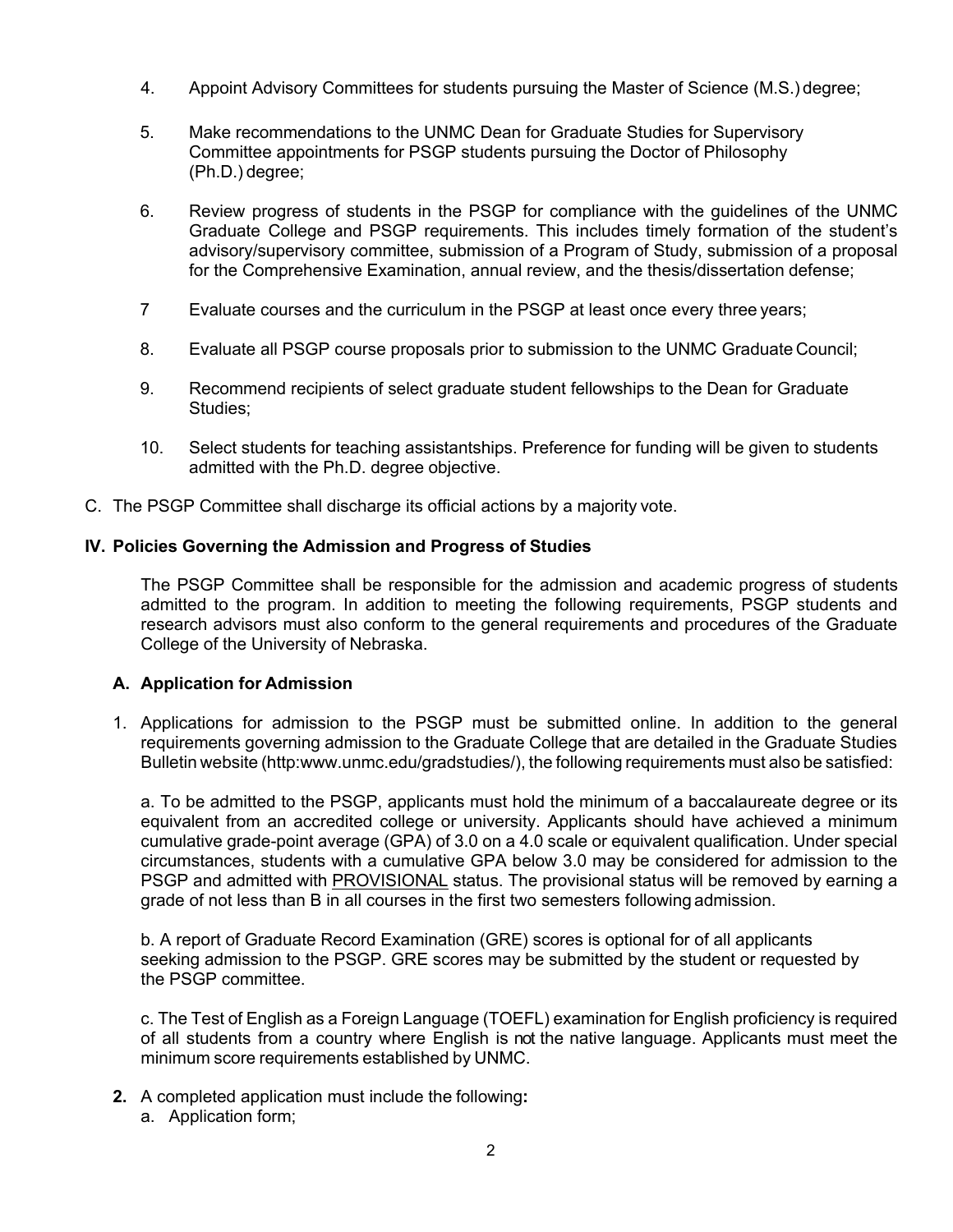- b. One official transcript from each university or college attended;
- c Three letters of recommendation;
- d. Official record of GRE and TOEFL (if applicable) scores.

# **B. Review of Applications for Admission**

Applications for admission indicating an intent to pursue studies leading to the Master of Science or Doctor of Philosophy degree with an emphasis in Pharmaceutical Sciences will be forwarded by the UNMC Dean for Graduate Studies to the PSGP Committee for review. Each application will be reviewed by the PSGP Committee. Evaluation of the applications will be based in part upon prior academic performance, GRE score, letters of recommendation, prior research experience, if applicable, and English proficiency. After the application has been reviewed, the PSGP Committee will forward its recommendations to the UNMC Dean for Graduate Studies for appropriate action.

### **C. Programs of Study**

### 1. Master of Science Degree

- a. Prior to the appointment of an Advisory Committee, the PSGP Committee shall appoint an interim advisor to counsel the student on course requirements, program requirements, development of a preliminary Program of Study, and other matters pertaining to graduate study.
- b. Prior to selecting a Research Advisor, each student shall meet with at least six PSGP faculty members to determine the research area that would be most appropriate for his/her research interest(s). The student shall select a Research Advisor who must be a College of Pharmacy PSGP member, by 2 months from the date of matriculation into the PSGP. The Research Advisor shall act as Chair of the Advisory Committee. With the permission of the PSGP committee, a student may join a PSGP faculty outside the College of Pharmacy.
- c. The Individual Development Plan (IDP) must be submitted by 3 months after matriculation. Ideally, this will be accomplished with the help of the student's research advisor. However, the interim advisor will act in his/her role as temporary mentor to complete the IDP, if needed.
- d. After consultation with the student, the Research Advisor shall forward to the PSGP Committee a list of proposed members for the Advisory Committee. The Advisory Committee shall be composed of a minimum of three graduate faculty members including the research advisor/chair. The majority of the advisory committee members must be from outside the advisor's research group.
- e. The advisory committee of students must be formed by 3 months from their matriculation into the program and approved by PSGP and the UNMC Dean for Graduate Studies.
- f. The advisory committee should have its  $1<sup>st</sup>$  meeting with the student, outline, and approve a program of study by 4 months from their matriculation into PSGP, but ideally before registration of courses of the second semester of the MS program.
- g. The PSGP Committee will appoint the Advisory Committee and inform the UNMC Dean for Graduate Studies thereof.
- h. The Advisory Committee has the following principal responsibilities:
	- i. Assist the student in developing a Program of Study.
	- ii. Advise the student regarding research direction and thesis preparation.
	- iii. Administer the Comprehensive Examination.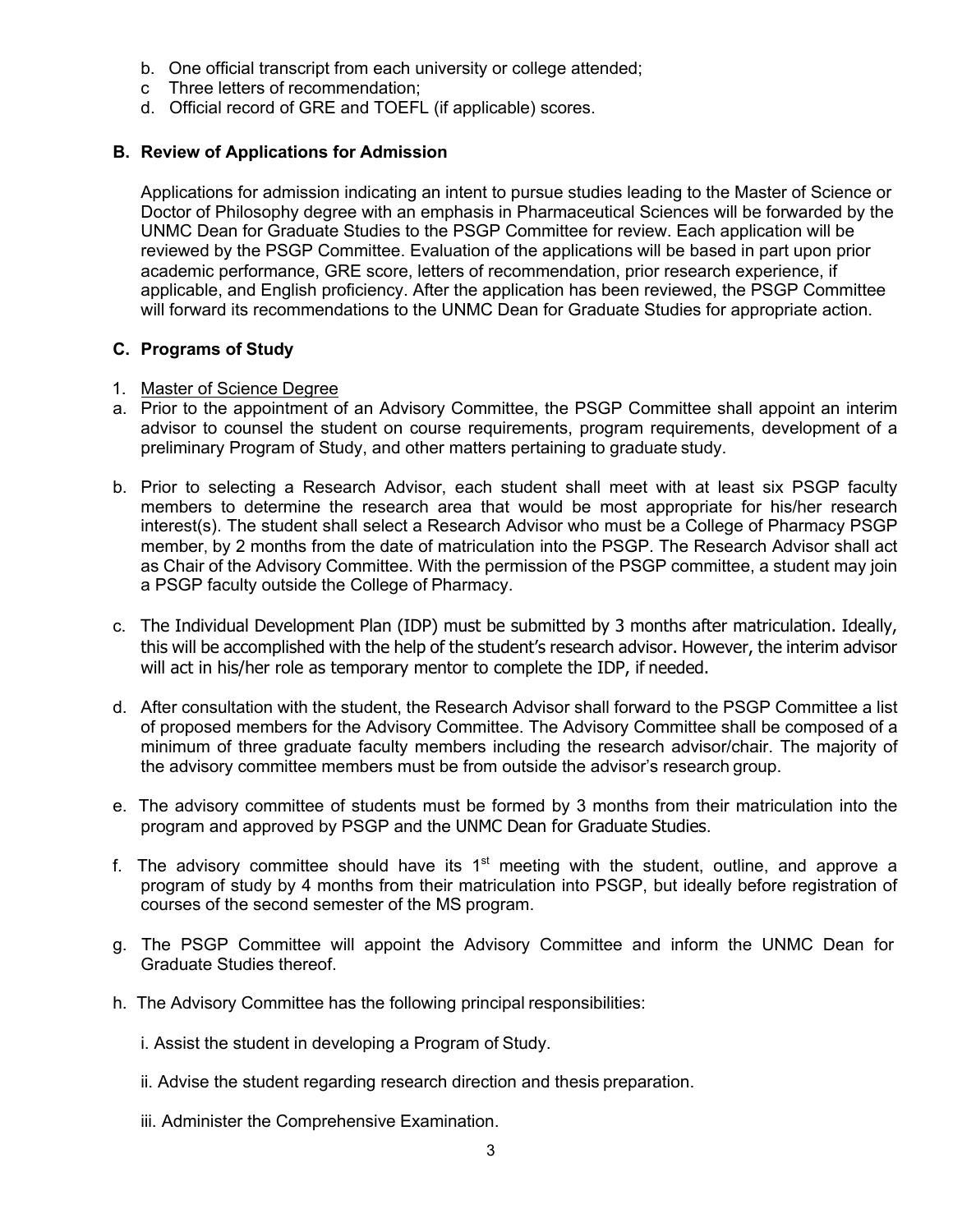iv. Serve as the Examining Committee for the Final Oral Examination, i.e. thesis defense.

- i. The Advisory Committee shall meet at least once every 6 months to review the student's progress in coursework and research. A copy of the minutes of all advisory meetings shall be given to the student's Advisory Committee members, Chair of the PSGP Committee, and the UNMC Dean for Graduate Studies (Sequidor).
- j. MS students may not receive a stipend from the lab in which they perform thesis research. MS students are allowed to seek part-time employment at or outside UNMC as long as said employment does not contribute to the thesis research. Time dedicated to part-time employment must be communicated to the advisor.
- 2. Doctor of Philosophy Degree
- a. Prior to the appointment of a Supervisory Committee, the PSGP Committee shall appoint an interim advisor to counsel the student on course requirements, program requirements, development of a preliminary program of study, and other matters pertaining to graduate study.
- b. Prior to selecting a Research Advisor, each student shall meet with at least six PSGP faculty members to determine the research area that would be most appropriate for his/her research interest(s). Additionally, students must complete a minimum of three laboratory rotations with research groups of PSGP faculty with a primary appointment in the College of Pharmacy. Each rotation must be for a minimum of two months and a maximum of 3 months, unless exempted by the PSGP Committee prior to selecting a Research Advisor. In addition to the three rotations within the College of Pharmacy, students may choose, with approval of the PSGP committee, to complete additional laboratory rotations in research groups of PSGP faculty with a primary appointment outside the College of Pharmacy. Choosing a lab outside of the COP requires PSGP Committee approval. While rotations are intended for students entering PSGP as a TA, in exceptional circumstances, a student entering as an RA may be considered for rotation with the supervisor's and PSGP committee's permission.
- c. The Individual Development Plan (IDP) must be submitted by 12 months after matriculation. Ideally, this will be accomplished with the help of the student's research advisor. However, the interim advisor will act in his/her role as temporary mentor to complete the IDP, if needed.
- d. The student shall select a Research Advisor who shall be a PSGP faculty member, by 9 months from the date of admission into PSGP. Students recruited by the College through national and international scholarship programs are required to select research advisors from PSGP faculty with a primary appointment in the College of Pharmacy. The Research Advisor, after consultation with the student, shall forward to the PSGP Committee a list of proposed members for the Supervisory Committee. The Supervisory Committee shall be composed of at least four graduate faculty members including the Research Advisor. The majority of the supervisory committee members must be from outside the advisor's research group.

If a student chooses a faculty advisor with a primary appointment outside the College of Pharmacy, that faculty member will be required to reimburse the department for stipend costs associated with time spent in the faculty member's laboratory during the first year stipend period.

- e. The Supervisory Committee of students should be formed by one year from their admission into the program.
- f. The Supervisory Committee must have its  $1<sup>st</sup>$  meeting with the student, outline, and approve a program of study by 13 months from the start of classes in the first year in the PSGP. It is encouraged, however, that students form a committee as early as possible.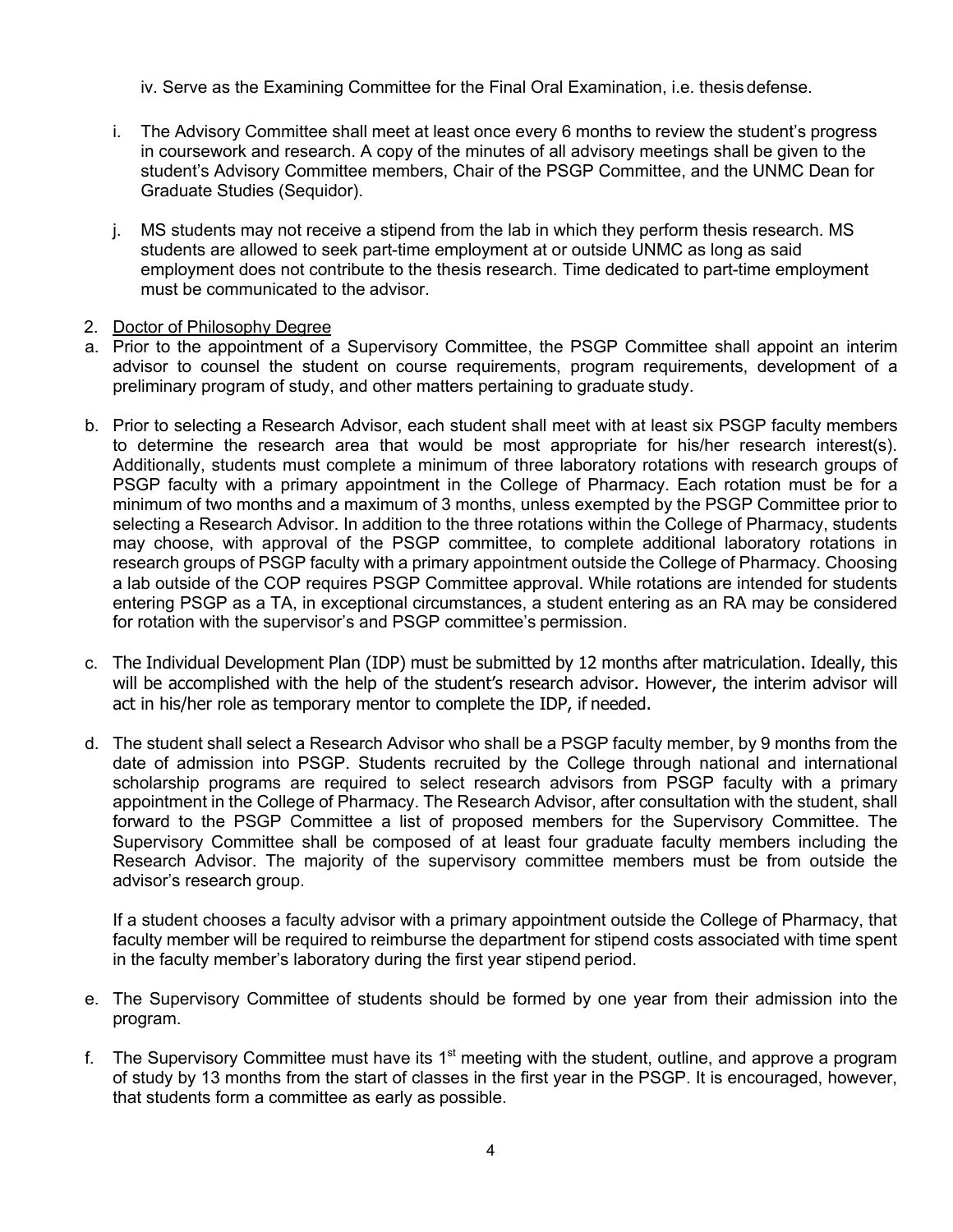- g. In the case of students who are admitted to the Program and supported by faculty in the form of a research assistantship, the respective faculty will serve as that student's Research Advisor and will guide the student in developing his/her Program of Study. Laboratory rotations for those students will be at the discretion of the student's Research Advisor.
- h. The PSGP Committee will review the proposed membership of the Supervisory Committee and may recommend the appointment of additional members, if deemed advisable. The PSGP Committee will forward its recommendation to the UNMC Dean for Graduate Studies for approval andappointment.
- i. The Supervisory Committee has the following principal responsibilities:
	- i. Assist the student in developing a Program of Study;<br>ii. Approve the topical area for dissertation research:
	- Approve the topical area for dissertation research;
	- iii. Recommend language and research training and techniques;
	- iv. Advise the student regarding research direction and dissertation preparation;
	- v. Administer the Comprehensive Examination;
	- vi. Serve as the Examining Committee for the Final Oral Examination, i.e. dissertationdefense.
- j. The Supervisory Committee must meet at least once every 6 months to review the student's progress in coursework and research. A copy of the minutes of all Supervisory Committee meetings shall be given to the student's Supervisory Committee members, Chair of the PSGP Committee, and to the UNMC Dean for Graduate Studies (Sequidor).
- k. Failure to meet deadlines related to formation of a Supervisory Committee, IDP, 1<sup>st</sup> and subsequent meetings will result in a registration hold per UNMC Graduate Studies Guidelines
- 3. Course Requirements

All students are required to register for the PHSC 960 Current Topics in The Pharmaceutical Sciences (Journal Club) for six semesters, and PHSC 970 Seminar in Pharmaceutical Sciences every Fall and Spring semesters.

M.S. Course Requirements: Each M.S. student must complete 3 or 4 core courses as defined by the PSGP Curriculum (http://www.unmc.edu/pharmacy/programs/psgp/curriculum.html). The required core courses include PHSC 845 Quantitative Pharmaceutical Analysis, PHSC 885 Physical Pharmacy, PHSC 910 Pharmacokinetics and Biopharmaceutics and IPBS 801 Fundamentals of Biomolecules. IPBS 801 may be waived if the student received a B or better in an undergraduate or graduate biochemistry course prior to admission into the PSGP program. One elective course is required and will be determined with the assistance of the student's advisory committee. The student's advisory committee shall guide him/her in their course requirements. Each M.S. student is expected to complete his/her core course requirement within 18 months after matriculation into the PSGP.

Ph.D. Course Requirements: The PSGP curriculum for Ph.D. students consists of four separate tracks from which students can choose. These curriculum tracks are the following: 1) Drug Delivery and Biopharmaceutics; 2) Biophysics; 3) Medicinal Chemistry; and 4) Clinical Pharmaceutical Sciences. All students in the PSGP must take PHSC 845 – Quantitative Pharmaceutical Analysis and IPBS 801 Fundamentals of Biomolecules. Additional track-specific curriculum requirements are outlined below. The need for any additional courses beyond those outlined in the curriculum will be determined by the student's supervisory committee. The student's supervisory committee shall guide him/her in their course requirements. Each Ph.D. student is expected to complete his/her course requirement within two years after admission into the PSGP.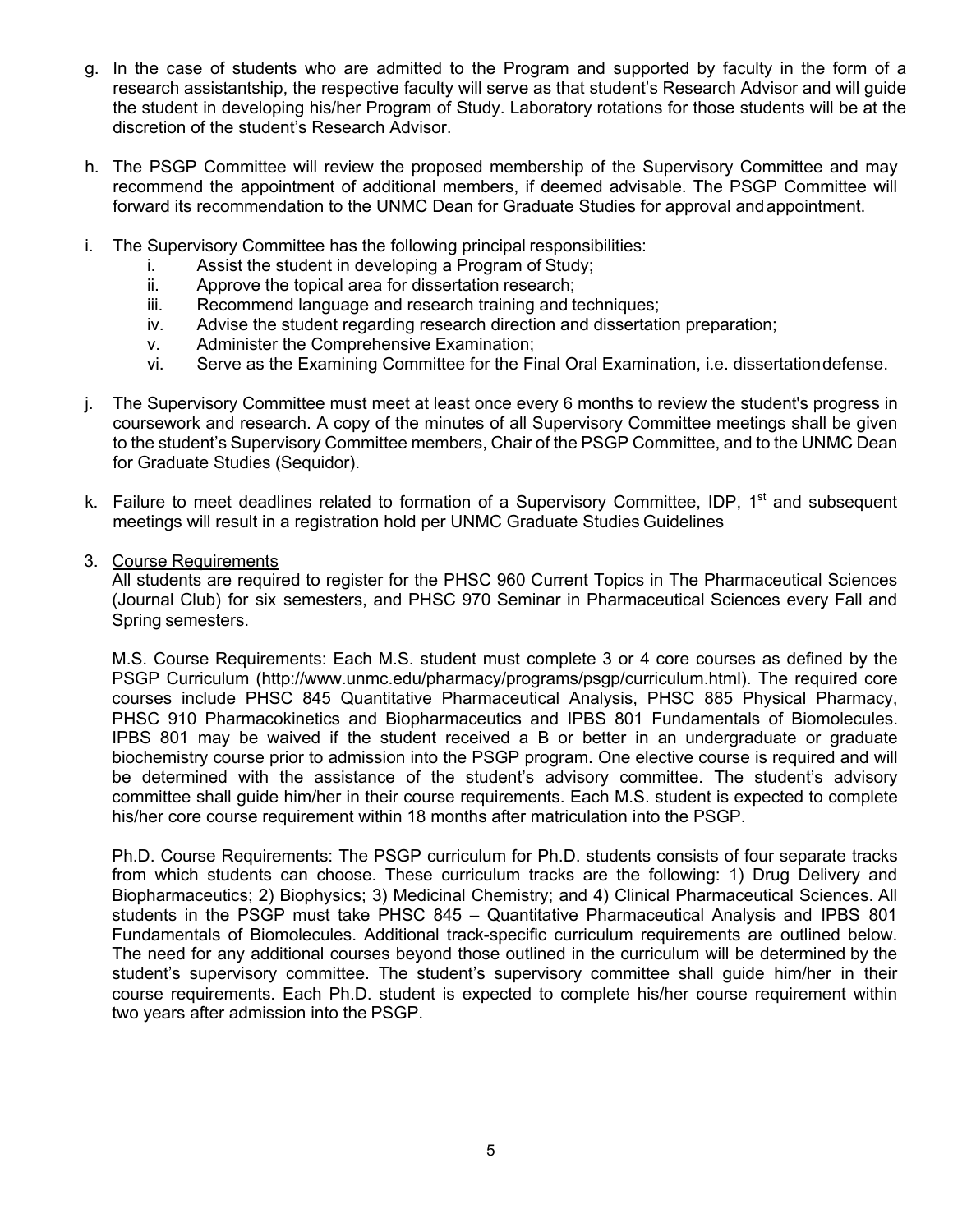Drug Delivery and Biopharmaceutics Track: Required: Pick 2 of 4

PHSC 885 – Physical Pharmacy PHSC 852 – Pharm. Chem. PHSC 910 – PK & Biopharm. BIOS 806 – Biostatistics 2-Electives

Medicinal Chemistry Track: CHEM 8246 – Adv. Org. Chem. – Mech. PHSC 830 - Advanced Medicinal Chemistry 2-Electives

Biophysics Track: Required: Pick 2 of 3 PHSC 885 – Physical Pharmacy PHSC 848 – Nano & Bioimaging PHSC 921 – Biophysical Chemistry 2-Electives

Clinical Pharmaceutical Sciences Track: PHSC 920 – Applied PK in Transl. Res. PHSC 905 – Applied Pharmacogenomics BIOS 806 – Biostatistics I BIOS 808 – Biostatistics II 1-Elective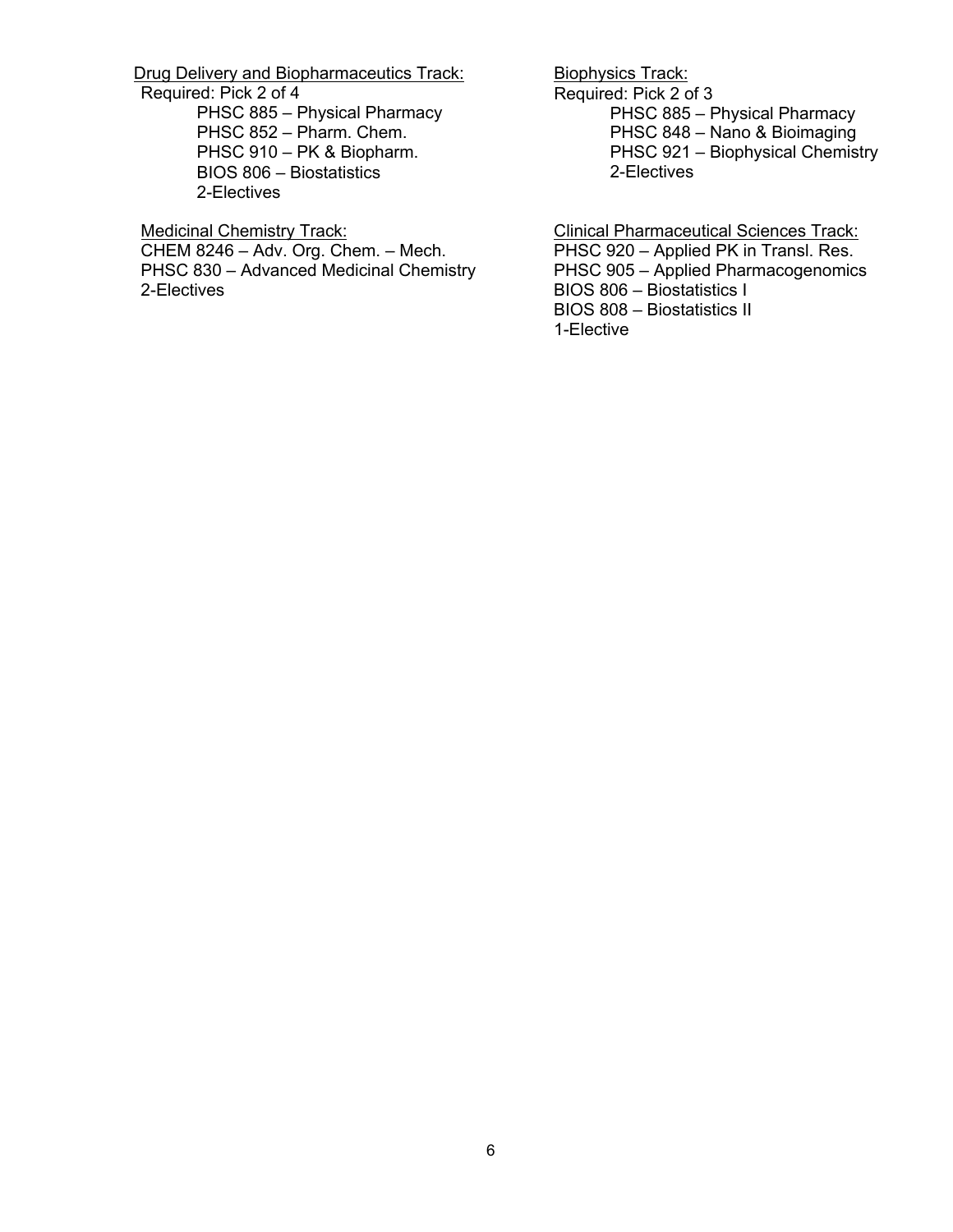# 4. Seminars

All PSGP Ph.D. students are required to give two 30-minute seminars involving their graduate research of admission to the PSGP. A research seminar at any COP research event will count towards this requirement. One seminar requirement may be waived by the PSGP Chair when a student provides evidence of giving an oral presentation at a national or international conference. Attendance is mandatory for all departmental, college, CDDN, and defense seminars. Up to four unexcused absences per semester are allowed.

### 5. Examination Requirements

## a. Master of Science Degree

For students pursuing the Master of Science degree in the PSGP, a written Comprehensive Examination covering material in the approved Program of Study is required. An optional, supplemental oral examination may be held by the Advisory Committee. The Advisory Committee will define the format of the Comprehensive Examination, solicit questions from appropriate instructors, and administer the Comprehensive Examination. The Advisory Committee will inform the student in writing of the format and scope of the Examination and provide the names of the examiners. This information will also be distributed to the PSGP Committee. Within seven days following completion of the Examination, the results of the Comprehensive Examination will be provided to the student, the Advisory Committee, the PSGP Committee, and the UNMC Dean for Graduate Studies.

A Final Oral Examination with primary emphasis on a defense of the thesis research project is also required. On approval by the UNMC Dean for Graduate Studies and Research, the Advisory Committee will serve as the Examining Committee for the Final Oral Examination. Graduate studies requires at least two weeks advance notice of an intent to hold the final thesis defense.

No student will be permitted to take the Comprehensive Examination or Final Oral Examination more than twice. Following failure of either of these examinations for the second time, the student shall be dismissed from the PSGP.

### b. Doctor of Philosophy Degree

Comprehensive Examination: A Comprehensive Examination is required for all students pursuing the Doctor of Philosophy degree. The purpose of the Examination is to determine the extent of the student's knowledge and ability to apply that knowledge. Students must take the Comprehensive Examination within three years after joining the program.

The examination shall include a written original research proposal in the format of a NIH R21 application. The topic cannot be research that the student has already completed or is currently pursuing for their research project, nor a topic taken from one of the mentor's grant applications. The topic does not have to be related to the student's (or mentor's) research project.

A member of the students advisory committee who is not the student's primary mentor will serve as chair of the comprehensive exam committee.

The student will be required to present the specific aims of the proposed topic to his/her Supervisory Committee for their approval prior to writing a full proposal. The full proposal should be submitted to the Committee within two months from the date of approval of the specific aims and should be defended within four weeks after submitting the proposal. The comprehensive examination includes a 25-minute presentation, which is open for all faculty and students to attend. The Examination may also include questions from the student's Program of Study. If the majority of the Committee members decide the student did not defend the proposal to their satisfaction, he/she will be given an opportunity to defend the proposal again. This should be done within three months after the initial defense. If the student does not successfully pass the Comprehensive Examination,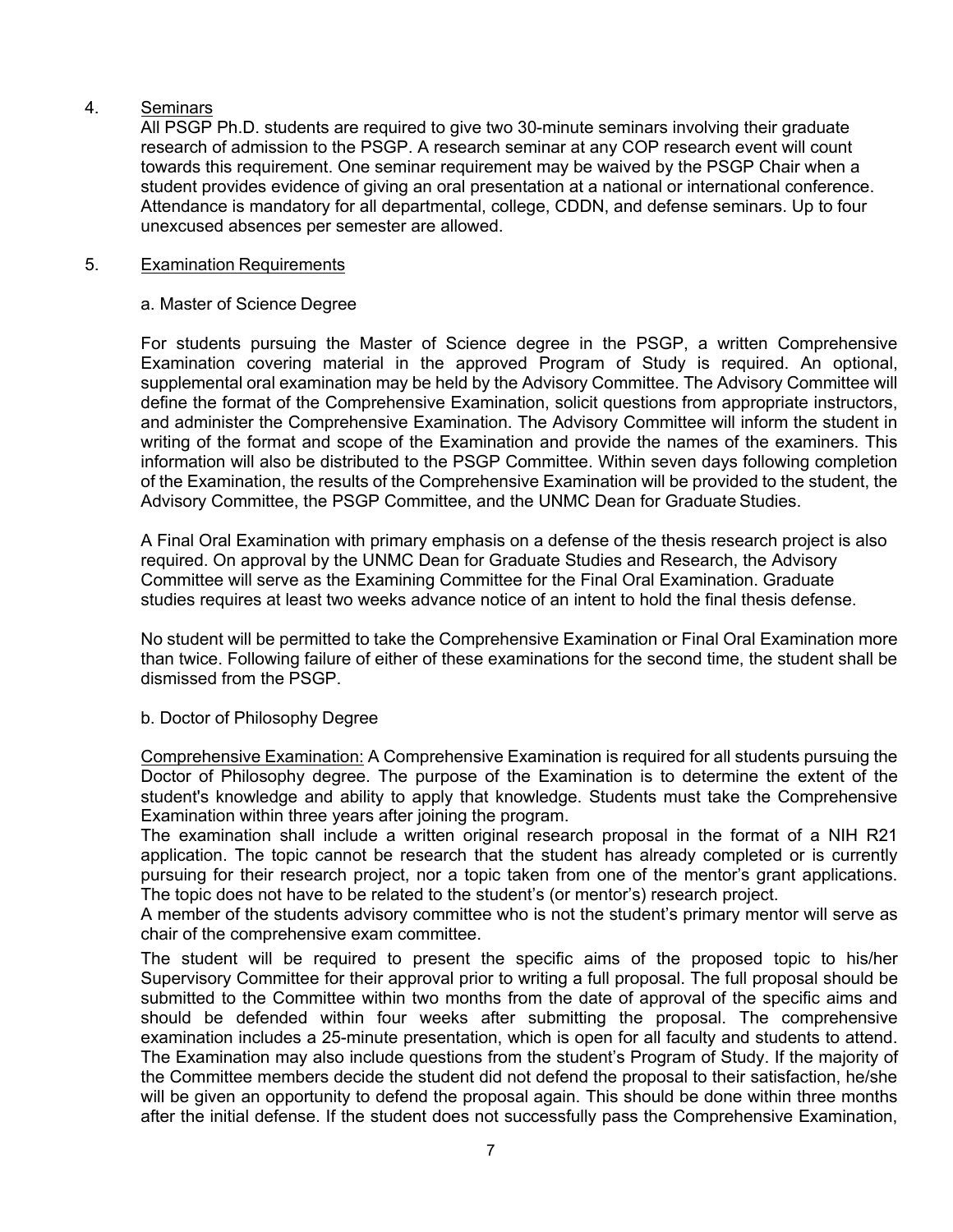he/she will be terminated from the PSGP. In special circumstances, the student may be considered for the award of a Master of Science Degree.

The results of the Comprehensive Examination will be provided to the student, the Supervisory Committee, the PSGP Committee, and the UNMC Dean for Graduate Studies and Research. On successful completion of the Comprehensive Examination, the student is eligible to apply for Admission to Candidacy.

The Comprehensive Exam must be attempted before the end of their third year of study. The exam must be completed no less than seven months prior to the dissertation defense. All core and track coursework must be completed prior to taking the Comprehensive Examination. Each student must provide the PSGP Chair with evidence that they are on track to complete the Comprehensive Examination no later than 18 months after matriculation. The Comprehensive Examination must be attempted by the end of the third year. Failure to meet this "deadline will be considered to have failed the initial attempt" as dictated by Graduate Studies (http://catalog.unmc.edu/graduatestudies/requirements-degrees/).

Final Oral Examination: A Final Oral Examination or dissertation defense is also required. The Final Oral Examination is a public examination administered by the Supervisory Committee after the student has been admitted to candidacy, all coursework has been completed, and the dissertation has been submitted for approval. Before completion of the degree, there must be evidence that the dissertation material has been submitted for publication in a peer review journal.

No student will be permitted to take the Final Oral Examination more than twice. Following failure of the Examination for the second time, the student shall be dismissed from the PSGP.

### **Procedures for Resolution of Graduate StudentGrievances**

All student disciplinary actions and grievances shall be handled according to the procedures developed by the UNMC Graduate Council.

### **V. Pharmaceutical Sciences Graduate Program FacultyMeetings**

- A. An annual meeting of the PSGP faculty shall be held immediately following the completion of the Second Semester.
- B. Additional meetings of the PSGP faculty may be held upon the call of the Chairperson of the PSGP Committee or upon the written request of three (3) members of the PSGPfaculty.

## **VI. Amendment of the Procedures for Governing the Pharmaceutical Sciences Graduate Program**

These procedures may be amended by a two-thirds vote of the PSGP faculty, provided that written notice of the amendment with an accompanying statement of the purpose and effect has been distributed to each member of the PSGP faculty at least seven (7) days prior to the vote. The vote may be by written ballot or at a meeting of the PSGP faculty.